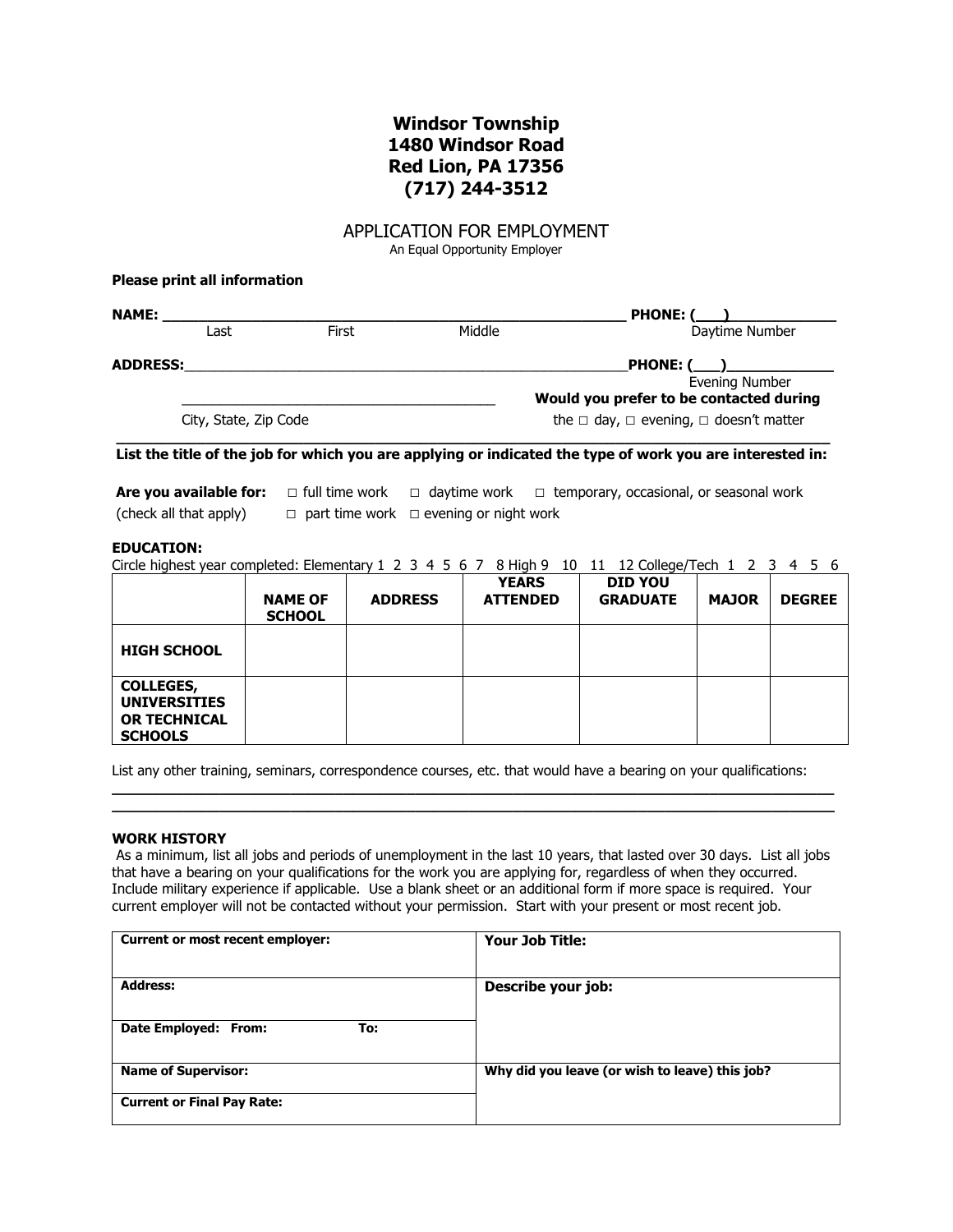| <b>Current or most recent employer:</b> | Your Job Title:                                |
|-----------------------------------------|------------------------------------------------|
| <b>Address:</b>                         | Describe your job:                             |
| Date Employed: From:<br>To:             |                                                |
| <b>Name of Supervisor:</b>              | Why did you leave (or wish to leave) this job? |
| <b>Current or Final Pay Rate:</b>       |                                                |

| <b>Current or most recent employer:</b> | Your Job Title:                                |
|-----------------------------------------|------------------------------------------------|
| <b>Address:</b>                         | Describe your job:                             |
| Date Employed: From:<br>To:             |                                                |
| <b>Name of Supervisor:</b>              | Why did you leave (or wish to leave) this job? |
| <b>Current or Final Pay Rate:</b>       |                                                |

| Current or most recent employer:  | Your Job Title:                                |
|-----------------------------------|------------------------------------------------|
| <b>Address:</b>                   | Describe your job:                             |
| Date Employed: From:<br>To:       |                                                |
| <b>Name of Supervisor:</b>        | Why did you leave (or wish to leave) this job? |
| <b>Current or Final Pay Rate:</b> |                                                |

| <b>Current or most recent employer:</b> | <b>Your Job Title:</b>                         |
|-----------------------------------------|------------------------------------------------|
| <b>Address:</b>                         | Describe your job:                             |
| Date Employed: From:<br>To:             |                                                |
| <b>Name of Supervisor:</b>              | Why did you leave (or wish to leave) this job? |
| <b>Current or Final Pay Rate:</b>       |                                                |

**□ Check here if more information is attached.** 

**For any of the previously listed schools or employers who knew you by another name, list it here:** 

\_\_\_\_\_\_\_\_\_\_\_\_\_\_\_\_\_\_\_\_\_\_\_\_\_\_\_\_\_\_\_\_\_\_\_\_\_\_\_\_\_\_\_\_\_\_\_\_\_\_\_\_\_\_\_\_\_\_\_\_\_\_\_\_\_\_\_\_\_\_\_\_\_\_\_\_\_\_\_\_\_\_\_\_\_\_\_\_\_

Last **Example 2018** Controller Middle Controller Middle Controller Middle Controller Middle

**Are you able to perform the work of the job for which you are applying? □ yes □ no (If no, see supplemental form or attach an explanation of any accommodations needed). The employer will make reasonable accommodations if necessary to enable you to perform a job. The need for a reasonable accommodation will not be a factor in consideration for employment.**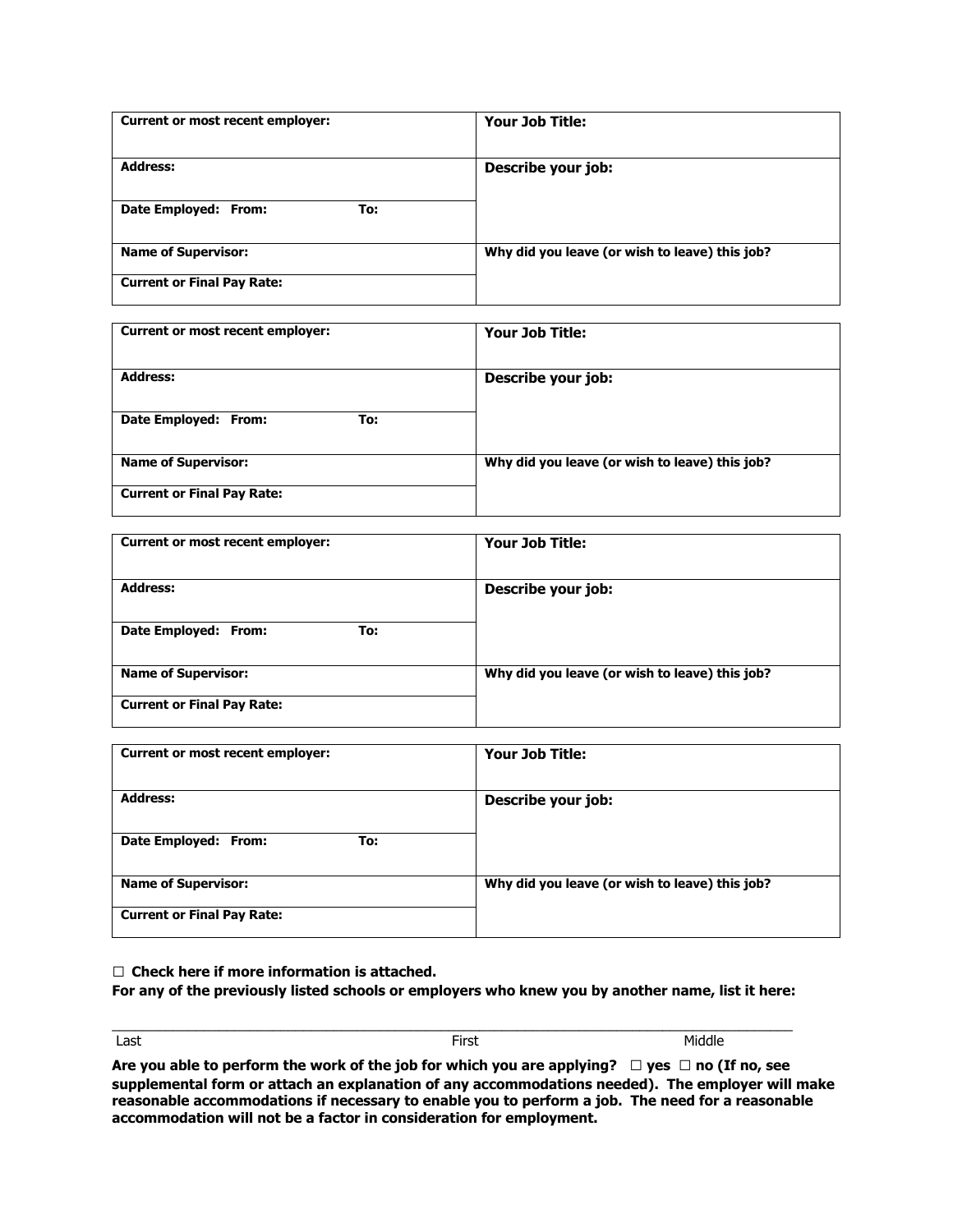**\_\_\_\_\_**QUALIFICATIONS\_\_\_\_\_\_\_\_\_\_\_\_\_\_\_\_\_\_\_\_\_\_\_\_\_\_\_\_\_\_\_\_\_\_\_\_\_\_\_\_\_\_\_\_\_\_\_\_\_\_\_\_\_\_\_\_\_\_\_\_\_\_\_\_\_\_\_

**1. List any licenses or certifications you hold that have a bearing on your qualifications:** 

| 2. Have you ever had a license or certification revoked or suspended? _____ yes _____ no If yes,<br>please explain.                                                          |
|------------------------------------------------------------------------------------------------------------------------------------------------------------------------------|
| 3. Have you ever been fired or asked to resign from a job? yes<br>no                                                                                                         |
| 4. Are you 18 years of age or older? _____ yes _____ no (If you are under 18, you must present a<br>certificate from your school district stating your eligibility to work.) |
| 5. Are you legally eligible to be employed in the United States of America?<br>no (If<br>ves                                                                                 |

**6. Have you ever been convicted of, or pled guilty, to a crime other than summary offenses or traffic** 

**hired, you will be required to show documentation verifying your eligibility.)** 

**violations? \_\_\_\_yes \_\_\_\_ no (If yes, please explain below. (A conviction will not be a disqualification from employment unless it has a bearing on your qualifications.)** 

**Is there any other information we should be aware of which has a bearing on your qualifications for the work for which you are applying? \_\_\_\_yes \_\_\_\_no (If yes, list below or on a separate sheet. Do not volunteer any information about your age, sex, religion, race, national origin, or disability.)** 

### **LIST AT LEAST THREE REFERENCES WHO KNOW YOU PERSONALLY AND WHO ARE FAMILIAR WITH YOUR WORK QUALIFICATIONS, AND WHO ARE NOT RELATED TO YOU**

| <b>NAME</b> | <b>HOW KNOWN</b>                                                                                                      | <b>ADDRESS</b>                                                                   | <b>PHONE #</b> |
|-------------|-----------------------------------------------------------------------------------------------------------------------|----------------------------------------------------------------------------------|----------------|
| 1.          | <u> 1990 - Jacob John Harry Harry Harry Harry Harry Harry Harry Harry Harry Harry Harry Harry Harry Harry Harry H</u> |                                                                                  |                |
| 2.          |                                                                                                                       | ,我们也不会有什么。""我们的人,我们也不会有什么?""我们的人,我们也不会有什么?""我们的人,我们也不会有什么?""我们的人,我们也不会有什么?""我们的人 |                |
| 3.          |                                                                                                                       |                                                                                  |                |
| 4.          |                                                                                                                       | ,我们也不能在这里,我们也不能会在这里,我们也不能会在这里,我们也不能会在这里,我们也不能会不能会不能会。""我们,我们也不能会不能会不能会不能会不能会不能会不 |                |

**I certify to the best of my knowledge, the information on this form is correct and complete. I understand that any misrepresentation on this application will be cause for me to be removed from further consideration, or if I have been hired, may be grounds for my dismissal.** 

**Signature Date** 

**\_\_\_\_\_\_\_\_\_\_\_\_\_\_\_\_\_\_\_\_\_\_\_\_\_\_\_\_\_\_\_\_\_\_\_\_\_\_\_\_\_\_\_**